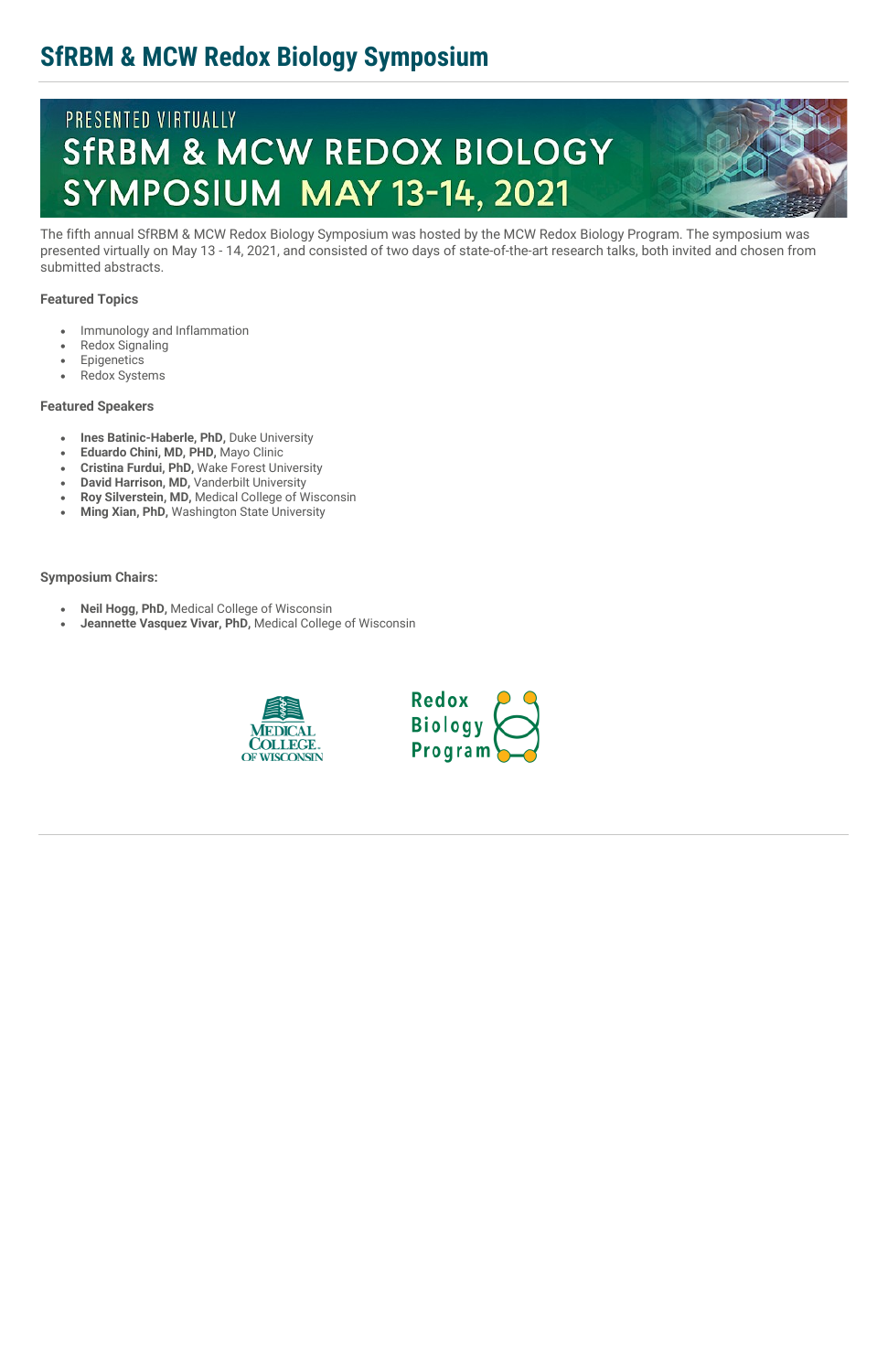## **Program/Schedule**

*All times are listed in Central Time (CT)*

### **Thursday, May 13th**

#### **SfRBM & MCW Redox Biology Symposium**

8:50 am - 9:00 am **Welcome**

#### **Session I: Immunology and Inflammation**

9:00 am - 9:30 am **Beta Cell Selective Inhibition of Picornavirus Replication by Nitric Oxide** *John A. Corbett, PhD - Medical College of Wisconsin*

9:30 am - 10:00 am **Gaseous intoxication by invasive bacteria** *Rodney Willoughby, MD, Medical College of Wisconsin*

10:00 am - 10:30 am **Reigniting Immune Suppressed Tumors with Mitochondria-Targeted Inhibitors** *Michael B. Dwinell, PhD, Medical College of Wisconsin*

10:30 am - 10:45 am **Break & Visit Virtual Exhibits**

#### **Session II: Redox Signaling**

10:45 am - 11:15 am **The redox path: from chemical tools to cancer theranostics** *Cristina M Furdui, PhD, Wake Forest School of Medicine*

11:15 am - 11:45 am **Redox signaling in platelets promotes a pro-thrombotic phenotype** *Roy L. Silverstein, MD, Medical College of Wisconsin*

11:45 am - 12:15 pm **Targeting nitrophyridine to mitochondria in cancer cells - bioenergetics and redox effects** *Jacek Zielonka, PhD, Medical College of Wisconsin*

12:15 pm - 1:30 pm **Break & Visit Virtual Exhibits**

#### **Session III: Oral Presentations**

1:30 pm - 2:45 pm

**Inhibition of the forward-mode sodium-calcium exchange induces infection-independent NETotic cell death via activation of NADPH oxidase**

*Minoru Inoue, MD, PhD, Kyoto University Graduate School of Medicine*

**Nitric Oxide Inhibits Human Cytomegalovirus Infection in Neural Cells While Disrupting Cortical Development** *Rebekah L. Mokry, College of Wisconsin*

**Oxidative stress facilitates nitrite bioactivation and augments its potentiation effects on S-nitrosothiol-mediated vasodilation** *Taiming Liu, PhD, Loma Linda University*

**Exploiting redox vulnerabilities to trigger apoptosis in ovarian cancer cells: a new role for δ-tocotrienol** *Fabrizio Fontana, PhD, University of Mila*

**Role of reversible oxidation in the regulation of the antiviral protein MAVS** *Natalia Zamorano Cuervo, PhD, CRCHUM - Université de Montréal*

**Detection and quantitation of peroxynitrite generated in NO/H2S/O2 and NO/RSH/O2 systems** *Adam Sikora, PhD, DSc, Institute of Applied Radiation Chemistry/Lodz University of Technology*

**Nitric Oxide and heme-NO stimulate superoxide production by NADPH Oxidase 5** *Elizabeth A. Sweeny, PhD, Lerner Research Institute Cleveland Clinic*

**Mito-diquat - an efficient redox cycling agent targeted to mitochondria** *Matea Juric, BS – Medical College of Wisconsin*

**Oxidized and native mitochondrial polynucleotides as inflammatory mediators** *Dana Crawford, PhD, Albany Medical College*

**Evaluation of mitochondrial damage induced by MnClTPP/AA system** *Mariia Mollaeva, N.M. Emanuel Institute of Biochemical Physics RAS*